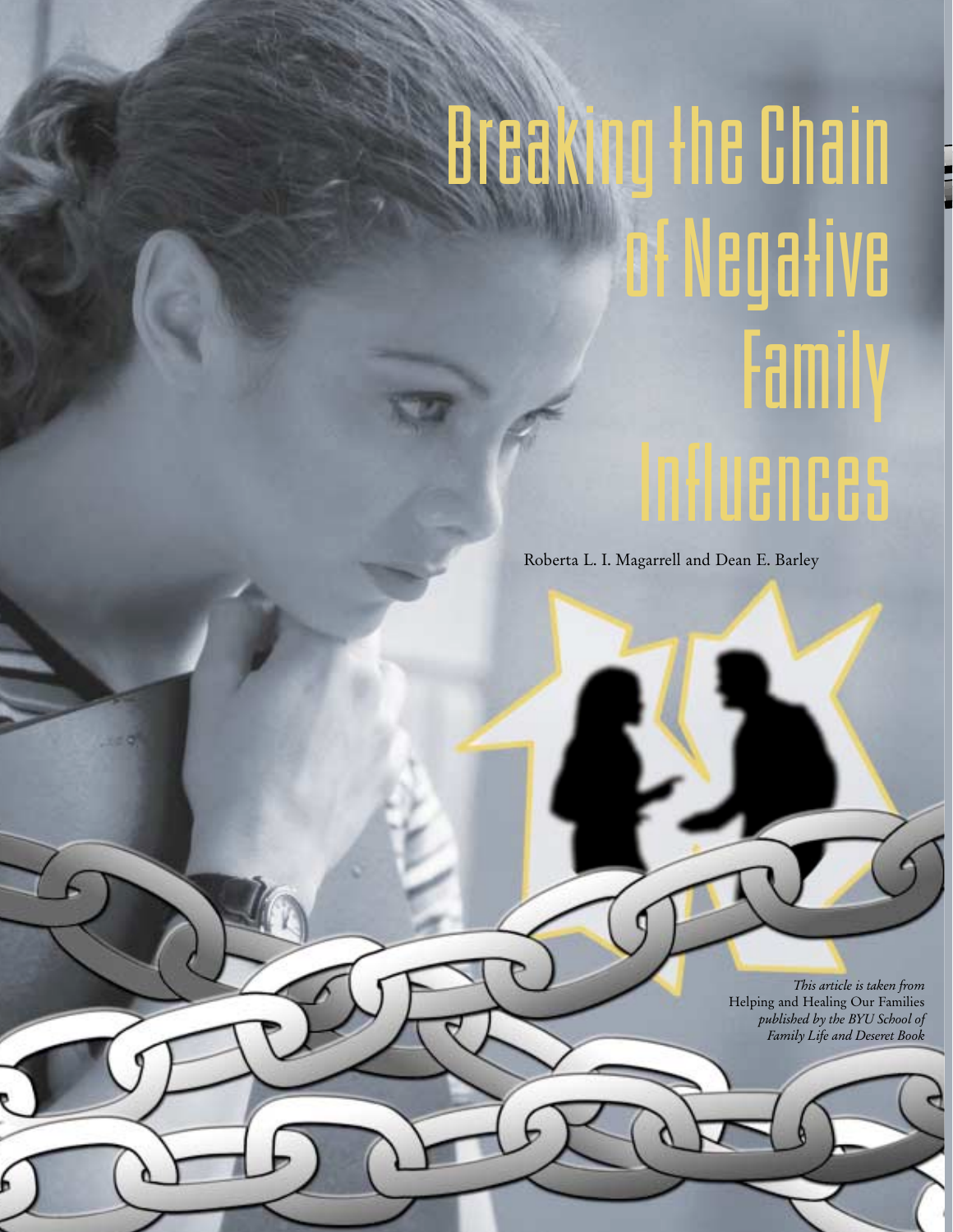*cts [of others] may cause pain, anguish, even physical harm, but they cannot destroy your eternal possibilities in this brief but crucial life on earth. . . . Your attitude can control the change for good in your life. It allows you to have the help the Lord intends you to receive. No one can take away your ultimate opportunities when you understand and live eternal law.1* **A** 

## –Elder Richard G. Scott

What a blessing it is to be raised in a strong, healthy family where the marital relationship is one of complete fidelity and mutual support, where parents provide for their children's physical and spiritual needs, and where the children are taught to love and serve each other, to keep the commandments, and to be law-abiding citizens.<sup>2</sup> However, many are not blessed with such a home and may struggle with the cumulative effects of negative family influences, including addictions, abuse, violence, mental illness, unstable relationships with caregivers, enmeshment or estrangement, poverty, and crime. There also may be more subtle negative influences such as materialism, competitiveness, apostasy, or psychological control.

Fortunately, the transmission of negative family patterns from one generation to the next does not always occur. Not everyone who has been abused becomes an abusive parent, nor does everyone with divorced

parents have a marriage that ends in divorce.3 Many who come from stressful, destructive, or dysfunctional homes are able to end the chain of detrimental family influences in their own lives and in the lives of their children. For example, in the scriptures we read of how Abraham chose a path different from that of his father (see Abraham 1:4-5). People who overcome negative family influences can be called "transitional persons,"4 meaning that they make positive transitions in their own lives and in their family lines. Converts to the Church often choose to leave behind unwanted family traditions and patterns and become transitional characters for the generations that follow. How does this occur? What enables one to rise above potentially destructive family experiences?

Regardless of the particular negative patterns one is working to overcome, the majority of transitional people do the following as an ongoing process throughout the various stages of their lives:

- question their circumstances;
- become aware of changes that need to be made;
- desire to make things different;
- arrive at an enlightened understanding that allows for new possibilities for themselves and their families;
- devise specific strategies and action plans;
- believe that their own efforts can make a difference;
- act on their plans;
- receive help and learn from others;
- have spiritual experiences that move them forward in the desired direction;
- learn to forgive;
- express a sense of mission that motivates them to help others; and
- learn from any backsliding or relapses.

This challenging process requires persistence, a willingness to look at oneself and others through God's eyes, and the ability to ask for and receive help when necessary. Transitional persons may continue in the change process across their life spans. The transitional process as described in the steps just named can be helpful in dealing with difficulties of varying degrees of severity that may be encountered in nuclear and extended family relationships. The following experiences illustrate the process.

Margaret grew up terrified of her father. He would verbally and physically abuse her mother, her older sister, and Margaret. The worst part was not knowing what would trigger his outbursts. Margaret's parents divorced when she was 7 years old, but her sister, Nell, continued to beat Margaret almost daily and to call her negative names of every kind. Margaret's mother was working and could not afford child care; she was also chronically exhausted and depressed. By the time Margaret was 9, she had accepted that she

Photo Credit: Comstock, Inc.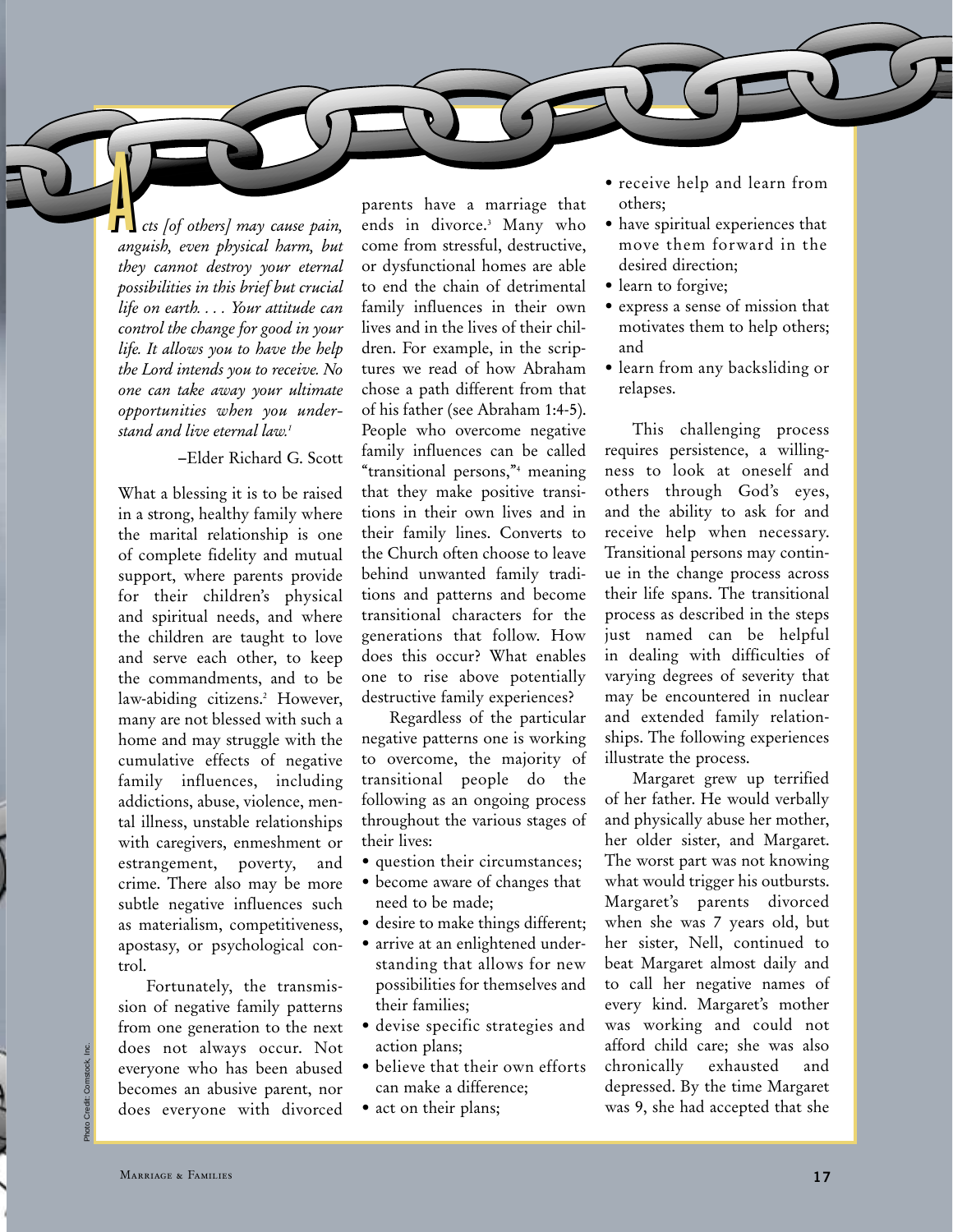was worthless and deserved the treatment she received, and she felt constant anxiety during court-ordered visits with her father.

At age 14, Margaret grew taller than Nell and the beatings stopped. Their father moved to another state. Margaret began to read the Bible her maternal grandparents had given her. She wanted to please God by being baptized (John 3:1-7; 14:15). She investigated every church, philosophy, and organization she could

find. At last, she obtained a copy of the Book of Mormon from the library, read it, and prayed about it. By now she was 17, and with her mother's permission, she was baptized. A year later she went to BYU and met the young man she would marry. He was kind and soft-spoken, and Margaret began to realize that her sharp words could harm others. She had already resolved never to physically abuse her children, and she added to that a resolve to speak to them without sarcasm, criticism, and other damaging verbal tactics.

Margaret is a transitional person. She began by question-

Transitional persons believe in their autonomy and feel empowered to change their own lives in significant ways,...and they act on their plans.

Photo Credit: Comstock, Inc.

ing her circumstances: "How can I escape this? How can I create something different? How do I reject a family lifestyle that is harming me and create a better lifestyle for myself and my future family?"

Transitional people become aware of the unwanted consequences for themselves and their loved ones and they form a desire to make things different. They gain an enlightened understanding that opens up new possibilities for their lives and provides a fresh view of themselves and their families.

With this new understanding, transitional people often develop specific strategies and action plans to protect themselves or to lead their lives in different directions. This often requires conscious, sustained

effort to change hurtful family patterns of interaction, especially if family members are opposed to such changes.

Deborah's parents disciplined her with what she later called "mind games." If she did something to displease them, they would stop speaking to her, would ignore her, and would refuse to respond to her

attempts to discuss the problem or to apologize. Finally, right before bedtime, her parents would tell her they had acted with her best interests at heart, that they loved her, and that she should feel guilt for their pain because she had forced them to behave in a way that made them feel terrible. Deborah would often become physically ill or be unable to sleep after these "disciplinary sessions." She began holding back emotionally, and finally stopped listening to or caring about her parents' attempts to control her through their twisted form of "love."

Her best friend's family helped her see a healthier pattern of discipline and realize that her parents' behavior was abnormal and unhealthy. Over the years, she began to create a healthy philosophy of life



**18** Marriage & Families **Marriage & Families**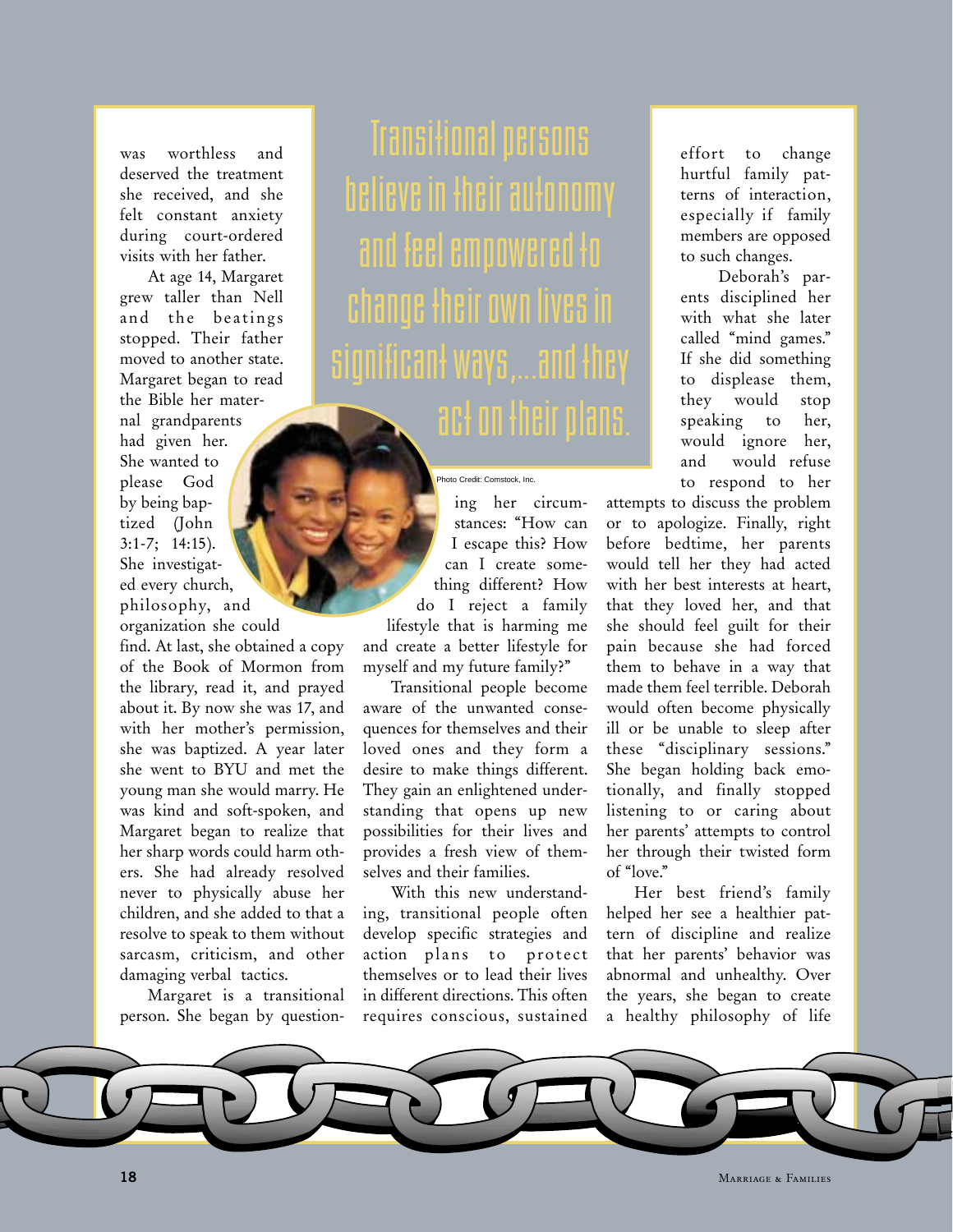around which she organized her thoughts and actions. She determined that she would set standards different from those of her parents for acceptable behavior. She would make good choices and exercise self-control, rather than be controlled by her parents' withdrawal of attention and love.<sup>5</sup>

Transitional people conclude that they need not remain a victim of circumstances, but can deliberately make a difference in their own lives and the lives of their loved ones. Transitional characters believe in their autonomy and feel empowered to change their own lives in significant ways, even in the face of extreme hardship, and they act on their plans. This action entails choosing a destination and doing what needs to be done to get there. This frequently includes more earnestly turning to the Lord in fervent prayer, seeking to follow spiritual promptings, increasing positive time with family members, learning to substitute healthier alternative behaviors, making new friends, joining a self-help group, or talking with a close friend or relative. As their actions begin to produce desired results, transitional people are encouraged to continue their efforts. To accomplish this, transitional figures may need to overcome their own fears or learn new skills. This often requires turning to others for support and an example.

Barbara's single mother was heavily into drugs, and she suffered much from neglect during the times when her mother was oblivious to her needs. She stated that her movement forward was gradual in some areas and very fast in others. There were lots of people in the right place at the right time. One of these people was a sister to whom she could talk openly in her later teens about some areas in her life. That sister had a positive outlook on life and was transitioning forward herself. Watching her sister do this helped Barbara to see that she could face difficult issues. Her sister validated her, accepted her, loved her, and did not judge her. Another helpful person was a grandmother who loved her, was very accepting of her, and showed confidence in her. Her Young Women leaders also provided listening ears and good examples.

In spite of a poor parental example, Barbara was able to use the support and examples of other people around her and did not allow herself to become paralyzed by her past. Transitional people are often assisted by helpful people (friends, immediate or extended family members, ecclesiastical leaders, teachers, mentors) who can offer encouragement, support, and a concrete example of new skills helpful in making necessary changes. Transitional characters may also

receive help through reading good books and by participating in seminars, workshops, or support groups. Many people who have been through extremely negative family experiences and who continue to struggle with difficulties benefit from professional help. They explore the appropriate use of available resources (such as therapists or medications). In addition to aid from others, transitional people frequently report spiritual experiences that move them forward.

Andrew and Francie had each grown up in wealthy homes where they were provided everything a child and then teen could want. Each received a car for his or her 16th birthday. They met at college (tuition paid by their parents) and their similar backgrounds contributed to their attraction. After their temple wedding, they and their families and friends enjoyed two lavish wedding receptions at their parents' homes. When they returned from a honeymoon in Hawaii, they lived in the condo that Andrew's parents had purchased for them to help them get started. Francie and Andrew enjoyed shopping for new furniture and helping the decorator with designs for the condo. Almost before they knew it, they had three children, Andrew had a well-paying job, and they owned a beautiful home.

Andrew and Francie went to see a financial planner after their

Marriage & Families $\mathbf{s}$  **19**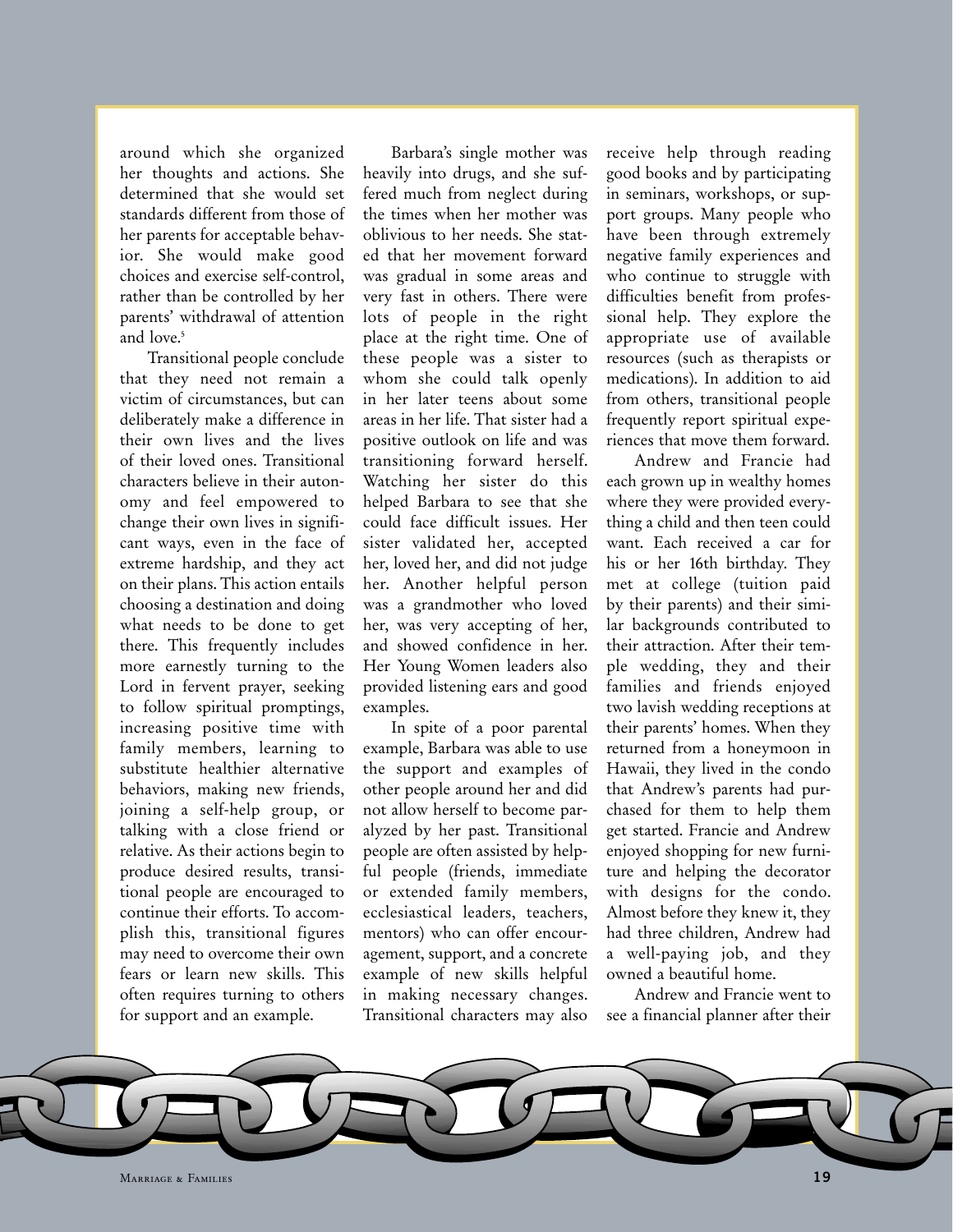third child was born. They came away from their meeting believing that it had been helpful for planning the future, but troubled as they considered whether they were too focused on material pursuits. The couple kept returning to something their oldest child had said when the news of the tragic earthquake and tsunami in the Indian Ocean became known. "Dumb people," they were surprised to hear their son say. "Why didn't they just get on the yacht and get away?" Andrew's yacht, a favorite for family vacations, was at a marina near their home. Francie and Andrew didn't know whether to be unhappier that their son thought everyone had access to a yacht or that he had referred to the suffering victims of the natural disaster as "dumb" because they didn't know how to get away–especially when they had no warning.

Andrew and Francie decided that their children might benefit from less parental generosity and more opportunities to see how the family's time and money could benefit others. During a temple session the next day, their covenants seemed more individual and meaningful than ever. They prayed together about what they could do, made plans, and called the family together. They discussed tithes and

offerings with the children, went through closets and storage spaces looking for items to donate, talked more about the tsunami during family home evening, and made a large donation to the Red Cross for tsunami relief. They also pledged to serve meals at the local homeless shelter one night a week. They considered ways to involve the children better in daily chores and to help them contribute to their own college savings accounts, and they looked for opportunities to spend more time as a family.

Quite often the result of spiritual experiences is a "transitional leap" commonly evidenced by deeper, more significant changes in behaviors and the way one views the world. These experiences make it easier to let go of the past and to look more to the present and the future. Frequently the transi-

. . . many people leaving behind negative family influences feel a sense o mission help others. Photo Credit: Comstant and

tional person begins to dismiss a false sense of responsibility for family problems or can better see his or her part in the family pattern. A new sense of identity and an increased feeling of selfworth can emerge. Transitional people may feel more at peace with themselves, those around them, and with God. They often conclude that God lives and loves them, which can help them to forgive their offenders, where that is needed.

Doug experienced family violence at the hand of his alcoholic father. Doug said that he loves his dad and knows that his father had many negative family experiences growing up. He stated, "I came to a point where I knew I had to forgive what he did to me if I wanted my sins forgiven. I'm sure it was little bit by little bit. I started to see things differently. During high school and [my] mission, I for-

> gave my dad out of duty, because it was right to do that, and I felt a lot of peace at that. Since, I've attended college. I've learned a lot more about why he is the way he is and I forgive him

more out o f

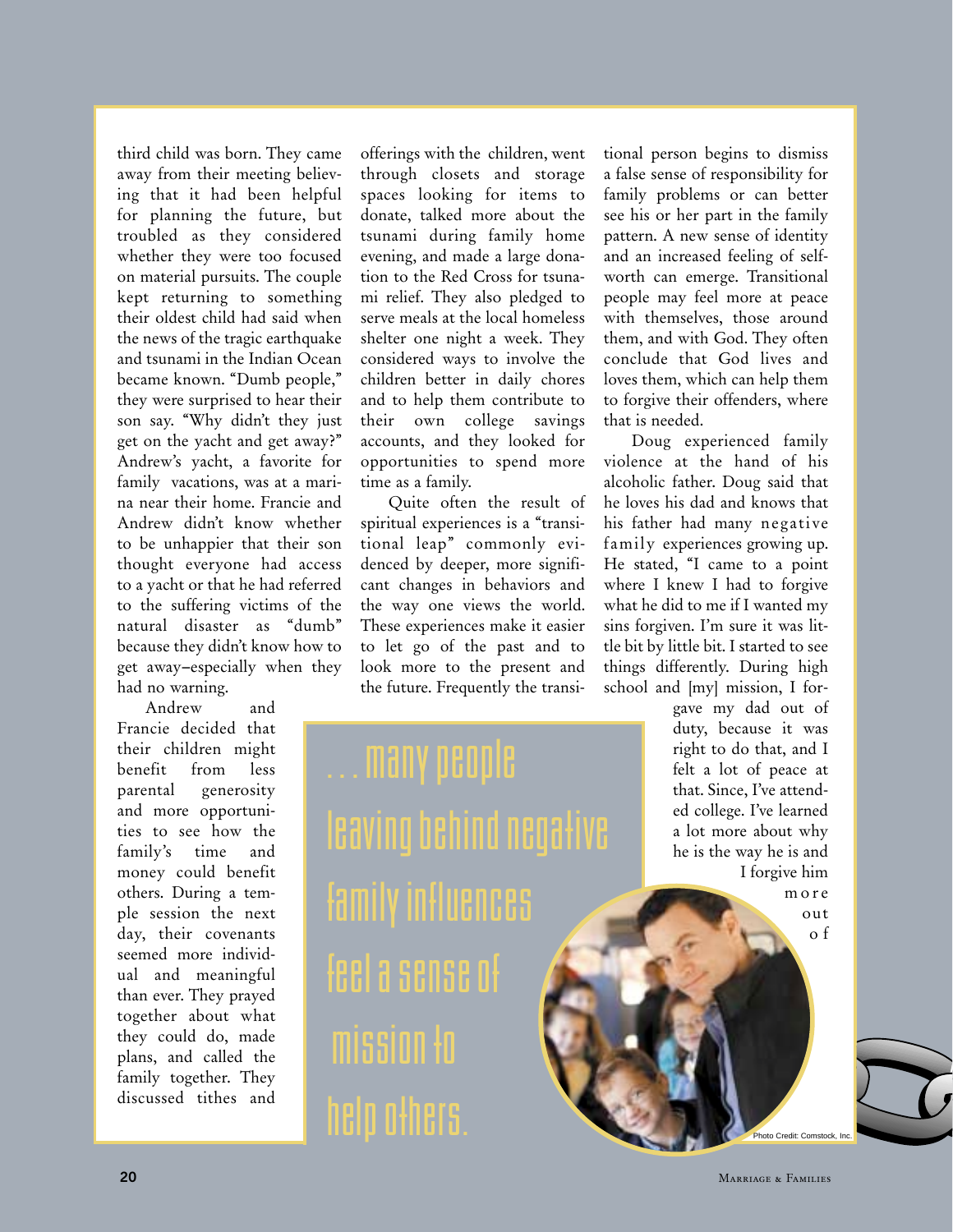pity. The reason I was able to forgive was because I learned how to pray for understanding of how important someone is to Heavenly Father, including my dad. So, I came to understand that I could love my dad. I could have charity for him. Over time, it was one of the most beautiful miracles I've had in my life. Then finally I was able to love myself, too."

Often transitional people work through a process of forgiving that can allow them to move forward with their lives without harboring resentment. This does not necessarily mean reconciliation with an abuser or harmful family member, but it can mean no longer living as a victim or holding family members to blame for one's own decisions. Often, transitional people are aided in the process of forgiveness by their own religious convictions and through more closely understanding the offender in the context of the offender's own history (empathy). Along with spiritual experiences, many people leaving behind negative family influences feel a sense of mission to help others.

Doug stated: "I started studying the teachings of Christ and for the first time in my life, I decided to try these things and see if they work. I discovered that the teachings of Christ worked. I discovered that there's power in them. Life's not easy. There's still lots of pain in my life, but at least I know what I'm supposed to do. I started focusing more on charity and on the life of Christ and to heal and uplift others, and not to judge. Everyone's walked a different path to get to where they are and I need to be sensitive to that."

This sense of mission is often future-oriented. There is a growing desire to accomplish something for themselves and their posterity. Transitional people often look beyond their own needs: They reach out in love and service to others. They demonstrate a desire to contribute and to share their talents and abilities. This sense of mission to help others can aid the transitional person to stay focused on what is important. It also adds purpose and meaning to past suffering and to present and future action plans. In spite of this, for those seeking to make significant changes, progress is often punctuated with episodic relapses or backsliding.

Carolyn was severely abused sexually and had an extremely traumatic time from early childhood to adulthood. As a youth she set some standards for herself and decided never to have sex before she was married. Then, within two months of making this decision, she was pregnant and having an abortion. After the abortion she saw a counselor and spent two weeks in a hospital. A short time after discharge she helped the counselor to produce a video about her struggles, which was then used to help other struggling young women.

Later she met a young man

who valued her for who she was. She stated, "He gave me back my self-respect. He treated me like I was of worth and that there was more to me than just anatomy. I didn't have anyone else like that." They both went away to different colleges. Her behavior slipped some and during the Christmas season she went into a state of depression, which included a crisis of faith. She then had an experience "that gave me faith in a higher power, that there was really something there."

She made further progress at college but began drifting. She quit in her junior year to take time to focus on herself and work through some things. She made progress through service to others. She then returned to the university and continued her healing through family-related courses. She gained further education and entered the helping field where she has successfully assisted children of abuse in the healing process.

The entire process for the transitional person is usually not one of consistent progression. Often there are starts and stops with occasional backsliding into prior unwanted patterns. As Elder Richard G. Scott observed: "Changing a profoundly embedded pattern of life can be very difficult. . . . Persistent faith in the Savior and obedience will see you through such hardships to greater blessings. The scriptures illustrate how conviction and faith can overcome traditions in conflict with God's plan,